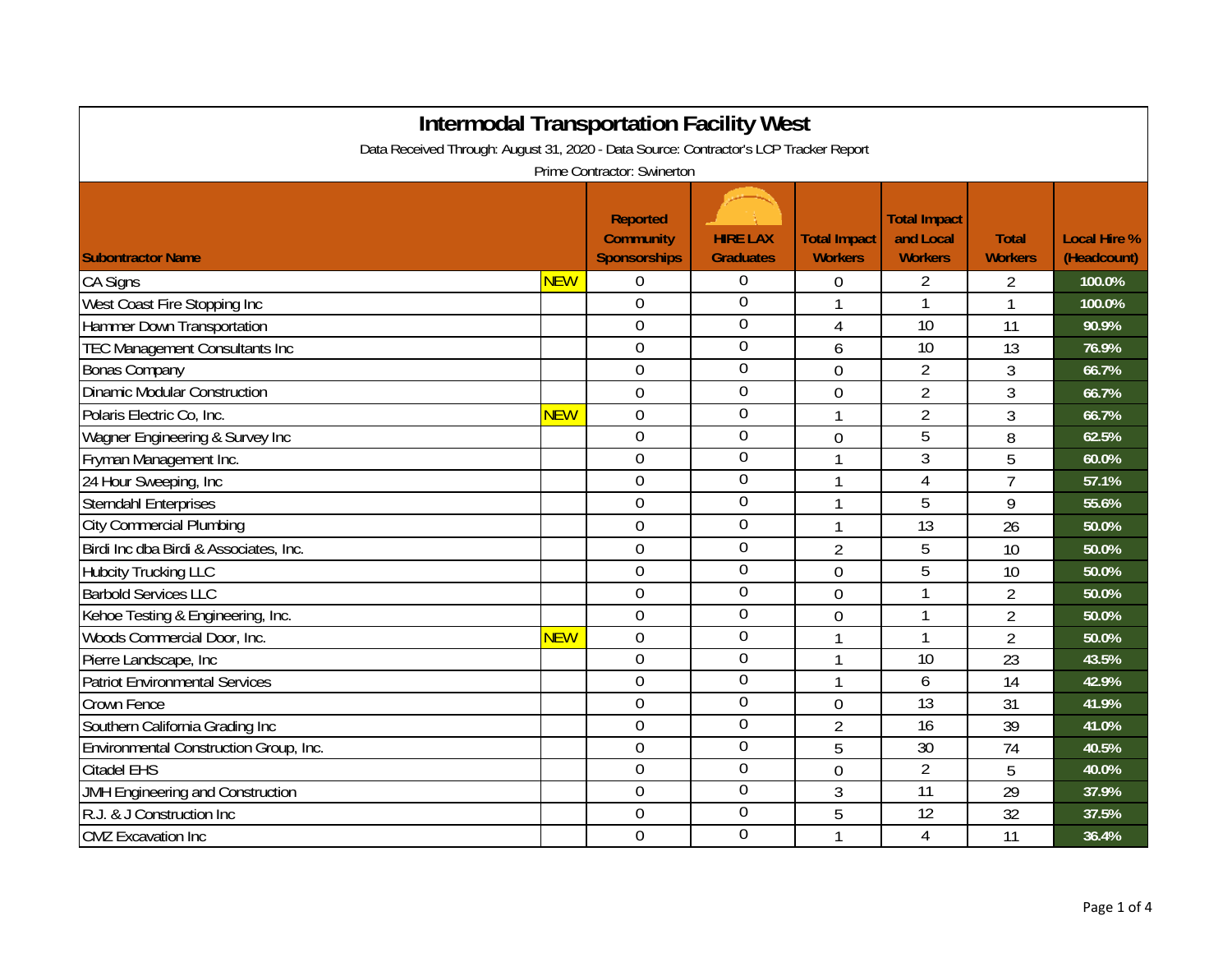| <b>Intermodal Transportation Facility West</b>                                                                       |            |                                                     |                                     |                                       |                                                    |                                |                                    |  |
|----------------------------------------------------------------------------------------------------------------------|------------|-----------------------------------------------------|-------------------------------------|---------------------------------------|----------------------------------------------------|--------------------------------|------------------------------------|--|
| Data Received Through: August 31, 2020 - Data Source: Contractor's LCP Tracker Report<br>Prime Contractor: Swinerton |            |                                                     |                                     |                                       |                                                    |                                |                                    |  |
| <b>Subontractor Name</b>                                                                                             |            | <b>Reported</b><br><b>Community</b><br>Sponsorships | <b>HIRE LAX</b><br><b>Graduates</b> | <b>Total Impact</b><br><b>Workers</b> | <b>Total Impact</b><br>and Local<br><b>Workers</b> | <b>Total</b><br><b>Workers</b> | <b>Local Hire %</b><br>(Headcount) |  |
| <b>T&amp;M Construction</b>                                                                                          |            | 0                                                   | 0                                   |                                       | 5                                                  | 14                             | 35.7%                              |  |
| <b>Taft Electric Company</b>                                                                                         |            | $\overline{0}$                                      | $\mathbf 0$                         | 5                                     | 23                                                 | 68                             | 33.8%                              |  |
| Morrow Meadows Corporation                                                                                           |            | $\overline{0}$                                      | $\mathbf 0$                         | $\overline{7}$                        | 46                                                 | 138                            | 33.3%                              |  |
| <b>Excel Paving Company</b>                                                                                          |            | $\overline{0}$                                      | 0                                   | $\overline{0}$                        | 9                                                  | 27                             | 33.3%                              |  |
| Mike Zarp, Inc.                                                                                                      |            | $\overline{0}$                                      | 0                                   | 3                                     | 9                                                  | 27                             | 33.3%                              |  |
| Psomas                                                                                                               |            | $\overline{0}$                                      | 0                                   | $\overline{0}$                        | $\overline{4}$                                     | 12                             | 33.3%                              |  |
| Shambaugh & Son, LP                                                                                                  |            | $\boldsymbol{0}$                                    | $\overline{0}$                      | $\overline{0}$                        | $\overline{4}$                                     | 12                             | 33.3%                              |  |
| <b>RMA Group</b>                                                                                                     |            | $\boldsymbol{0}$                                    | $\overline{0}$                      | 1                                     | 3                                                  | 9                              | 33.3%                              |  |
| Geotechnical Professionals Inc.                                                                                      |            | $\boldsymbol{0}$                                    | $\overline{0}$                      |                                       | $\mathbf{1}$                                       | 3                              | 33.3%                              |  |
| Hixson Backhoe Services, Inc.                                                                                        |            | $\boldsymbol{0}$                                    | $\mathbf 0$                         | 0                                     | 1                                                  | 3                              | 33.3%                              |  |
| Penhall Company                                                                                                      |            | $\mathbf 0$                                         | $\boldsymbol{0}$                    | 1                                     | $\overline{2}$                                     | $\overline{7}$                 | 28.6%                              |  |
| Sign Industries, Inc.                                                                                                |            | $\mathbf 0$                                         | $\overline{0}$                      | 0                                     | $\overline{2}$                                     | $\overline{7}$                 | 28.6%                              |  |
| <b>Swinerton Builders</b>                                                                                            |            | $\overline{7}$                                      | 7                                   | 21                                    | 84                                                 | 334                            | 25.1%                              |  |
| Reliable Construction Services, LLC                                                                                  |            | $\boldsymbol{0}$                                    | $\overline{0}$                      | $\overline{0}$                        | 1                                                  | 4                              | 25.0%                              |  |
| Vertical Access, Inc.                                                                                                |            | $\mathbf 0$                                         | $\mathbf 0$                         | $\overline{0}$                        | $\mathbf{1}$                                       | $\overline{4}$                 | 25.0%                              |  |
| Pacific Steel Group                                                                                                  |            | $\boldsymbol{0}$                                    | $\overline{0}$                      | 8                                     | 68                                                 | 277                            | 24.5%                              |  |
| The JV Land Clearing                                                                                                 |            | $\overline{0}$                                      | $\overline{0}$                      | $\overline{0}$                        | $\mathfrak{Z}$                                     | 13                             | 23.1%                              |  |
| Connor Concrete Cutting & Coring                                                                                     |            | $\overline{0}$                                      | $\mathbf 0$                         | 1                                     | $\overline{2}$                                     | 9                              | 22.2%                              |  |
| Moran Consulting Corporation                                                                                         |            | $\overline{0}$                                      | $\mathbf 0$                         | $\mathbf 0$                           | $\overline{2}$                                     | 9                              | 22.2%                              |  |
| Frank S Smith Masonry                                                                                                |            | $\overline{0}$                                      | $\mathbf 0$                         | $\overline{2}$                        | 16                                                 | 76                             | 21.1%                              |  |
| All American Asphalt                                                                                                 |            | $\overline{0}$                                      | 0                                   | 1                                     | $\overline{4}$                                     | 19                             | 21.1%                              |  |
| Murray Company                                                                                                       |            | $\overline{0}$                                      | 0                                   | 1                                     | $\overline{15}$                                    | 73                             | 20.5%                              |  |
| <b>Bali Construction</b>                                                                                             |            | $\boldsymbol{0}$                                    | $\overline{0}$                      | 0                                     | 12                                                 | 63                             | 19.0%                              |  |
| Traffic Management, Inc.                                                                                             |            | $\overline{0}$                                      | 0                                   | $\overline{0}$                        | $\overline{4}$                                     | 21                             | 19.0%                              |  |
| Cowelco                                                                                                              |            | $\boldsymbol{0}$                                    | $\overline{0}$                      | $\overline{2}$                        | $\overline{2}$                                     | 12                             | 16.7%                              |  |
| Gonsalves & Santucci Inc dba Conco Pumping                                                                           |            | $\mathbf 0$                                         | $\overline{0}$                      | 1                                     | $\overline{4}$                                     | 26                             | 15.4%                              |  |
| Best Contracting Services, Inc.                                                                                      |            | $\mathbf 0$                                         | $\mathbf 0$                         | 0                                     | 1                                                  | $\overline{7}$                 | 14.3%                              |  |
| Borbon, Inc.                                                                                                         | <b>NEW</b> | $\mathbf 0$                                         | $\overline{0}$                      | $\overline{0}$                        | $\mathbf{1}$                                       | $\overline{7}$                 | 14.3%                              |  |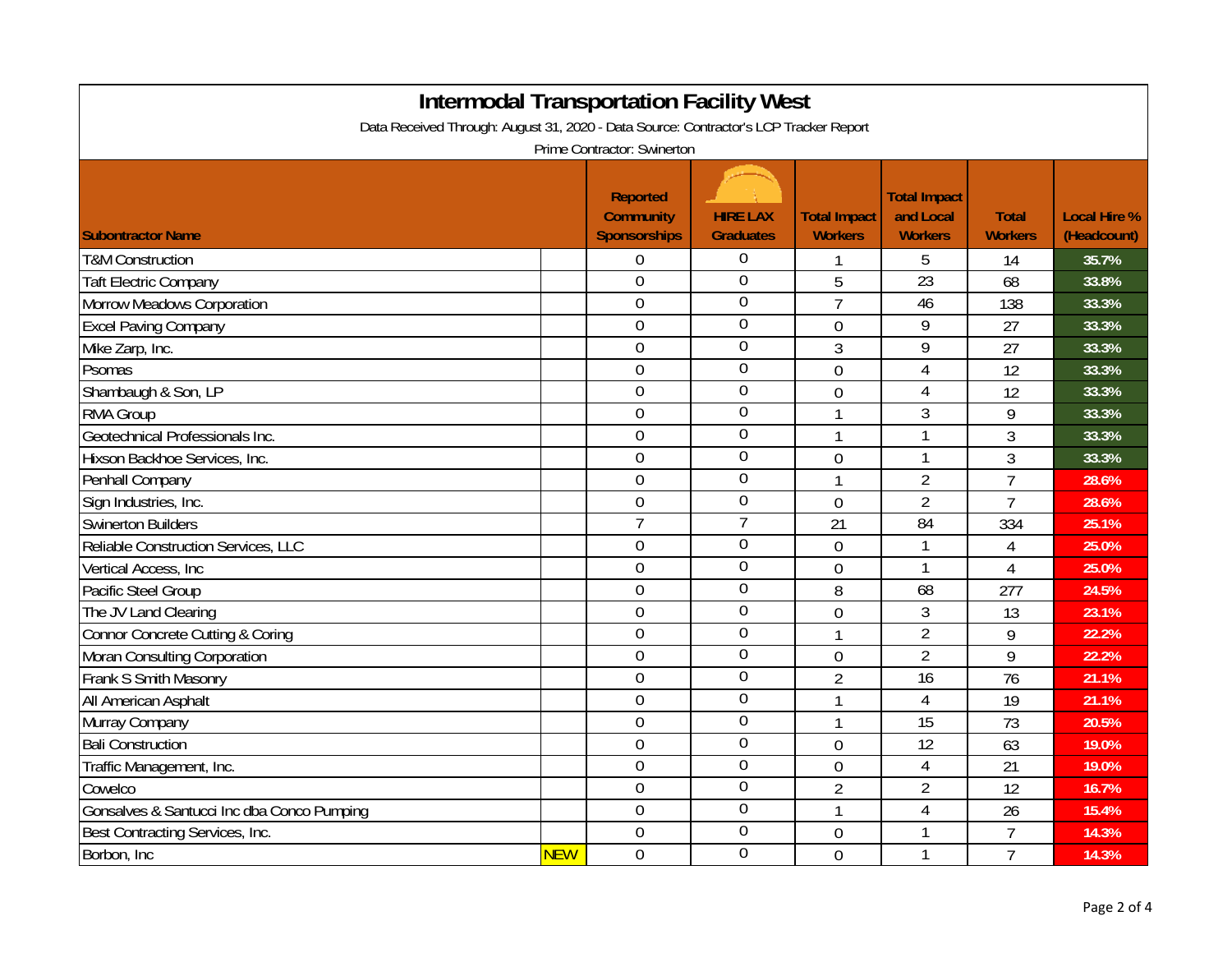| <b>Intermodal Transportation Facility West</b><br>Data Received Through: August 31, 2020 - Data Source: Contractor's LCP Tracker Report |            |                                                     |                                     |                                       |                                                    |                                |                                    |  |
|-----------------------------------------------------------------------------------------------------------------------------------------|------------|-----------------------------------------------------|-------------------------------------|---------------------------------------|----------------------------------------------------|--------------------------------|------------------------------------|--|
| Prime Contractor: Swinerton                                                                                                             |            |                                                     |                                     |                                       |                                                    |                                |                                    |  |
| <b>Subontractor Name</b>                                                                                                                |            | Reported<br><b>Community</b><br><b>Sponsorships</b> | <b>HIRE LAX</b><br><b>Graduates</b> | <b>Total Impact</b><br><b>Workers</b> | <b>Total Impact</b><br>and Local<br><b>Workers</b> | <b>Total</b><br><b>Workers</b> | <b>Local Hire %</b><br>(Headcount) |  |
| Thermalair, Inc.                                                                                                                        |            | $\boldsymbol{0}$                                    | $\Omega$                            | 0                                     |                                                    | 7                              | 14.3%                              |  |
| Marne Construction, Inc.                                                                                                                |            | $\mathbf 0$                                         | $\mathbf 0$                         | $\mathbf 0$                           | 10                                                 | 78                             | 12.8%                              |  |
| Maxim Crane Works                                                                                                                       |            | $\mathbf 0$                                         | $\overline{0}$                      | $\overline{0}$                        | $\overline{2}$                                     | 16                             | 12.5%                              |  |
| Pavement Recycling Systems, Inc                                                                                                         |            | $\mathbf 0$                                         | $\overline{0}$                      | 0                                     | $\mathbf 1$                                        | 8                              | 12.5%                              |  |
| C Below Inc                                                                                                                             |            | $\overline{0}$                                      | $\theta$                            | 1                                     | $\mathbf{1}$                                       | 29                             | 3.4%                               |  |
| PCI                                                                                                                                     |            | $\overline{0}$                                      | 0                                   | $\overline{0}$                        | $\overline{0}$                                     | 23                             | 0.0%                               |  |
| <b>Torrent Resources</b>                                                                                                                |            | $\overline{0}$                                      | 0                                   | 0                                     | $\overline{0}$                                     | 10                             | 0.0%                               |  |
| Danny Letner Inc dba Letner Roofing Company                                                                                             | <b>NEW</b> | $\boldsymbol{0}$                                    | 0                                   | 0                                     | $\boldsymbol{0}$                                   | 3                              | 0.0%                               |  |
| Harpers Backhoe Service Inc                                                                                                             |            | $\boldsymbol{0}$                                    | 0                                   | $\overline{0}$                        | $\overline{0}$                                     | 3                              | 0.0%                               |  |
| JLM Installation, Inc.                                                                                                                  | <b>NEW</b> | $\overline{0}$                                      | $\mathbf 0$                         | 0                                     | $\overline{0}$                                     | $\mathfrak{Z}$                 | 0.0%                               |  |
| Matt Chlor Inc                                                                                                                          |            | $\overline{0}$                                      | $\mathbf 0$                         | $\Omega$                              | $\overline{0}$                                     | 3                              | 0.0%                               |  |
| N.M.N. Construction, Inc.                                                                                                               |            | $\overline{0}$                                      | 0                                   | $\overline{0}$                        | $\overline{0}$                                     | 3                              | 0.0%                               |  |
| 2R Drilling, Inc.                                                                                                                       |            | $\overline{0}$                                      | $\mathbf 0$                         | $\overline{0}$                        | $\overline{0}$                                     | $\overline{2}$                 | 0.0%                               |  |
| Accurate Line Locating, Inc.                                                                                                            |            | $\boldsymbol{0}$                                    | $\mathbf 0$                         | $\mathbf{0}$                          | $\overline{0}$                                     | $\overline{2}$                 | 0.0%                               |  |
| Advanced Trucking Services, Inc.                                                                                                        |            | $\overline{0}$                                      | $\mathbf 0$                         | 0                                     | $\overline{0}$                                     | $\overline{2}$                 | 0.0%                               |  |
| Koppl Pipeline Services                                                                                                                 |            | $\overline{0}$                                      | $\overline{0}$                      | $\overline{0}$                        | $\overline{0}$                                     | $\overline{2}$                 | 0.0%                               |  |
| Lonestar West Services LLC                                                                                                              |            | $\overline{0}$                                      | $\overline{0}$                      | $\overline{0}$                        | $\overline{0}$                                     | $\overline{2}$                 | 0.0%                               |  |
| Savala Equipment CO                                                                                                                     |            | $\overline{0}$                                      | $\Omega$                            | $\overline{0}$                        | $\overline{0}$                                     | $\overline{2}$                 | 0.0%                               |  |
| Cardno, Inc.                                                                                                                            |            | $\boldsymbol{0}$                                    | $\mathbf 0$                         | $\overline{0}$                        | $\mathbf 0$                                        | $\mathbf{1}$                   | 0.0%                               |  |
| <b>Century Sweeping</b>                                                                                                                 |            | $\boldsymbol{0}$                                    | $\overline{0}$                      | 0                                     | $\mathbf 0$                                        | $\mathbf{1}$                   | 0.0%                               |  |
| D&D Laser Screed                                                                                                                        |            | $\boldsymbol{0}$                                    | $\mathbf 0$                         | 0                                     | $\mathbf 0$                                        | 1                              | 0.0%                               |  |
| LA Excavating Inc dba Alward Equipment Rental                                                                                           |            | $\overline{0}$                                      | $\overline{0}$                      | $\overline{0}$                        | $\overline{0}$                                     | 1                              | 0.0%                               |  |
| Martin Bros./Marcowall, Inc.                                                                                                            |            | $\overline{0}$                                      | $\mathbf 0$                         | $\Omega$                              | $\overline{0}$                                     | 1                              | 0.0%                               |  |
| Miller Equipment Co                                                                                                                     |            | $\mathbf 0$                                         | 0                                   | $\overline{0}$                        | $\mathbf 0$                                        | 1                              | 0.0%                               |  |
| Moran Manhole Builders Inc.                                                                                                             |            | $\mathbf 0$                                         | 0                                   | $\overline{0}$                        | $\mathbf 0$                                        | 1                              | 0.0%                               |  |
| Nor Cal Pipeline                                                                                                                        |            | $\boldsymbol{0}$                                    | $\overline{0}$                      | $\overline{0}$                        | $\mathbf 0$                                        | 1                              | 0.0%                               |  |
| P & E Insulation Inc                                                                                                                    |            | $\overline{0}$                                      | $\mathbf 0$                         | 0                                     | $\overline{0}$                                     | 1                              | 0.0%                               |  |